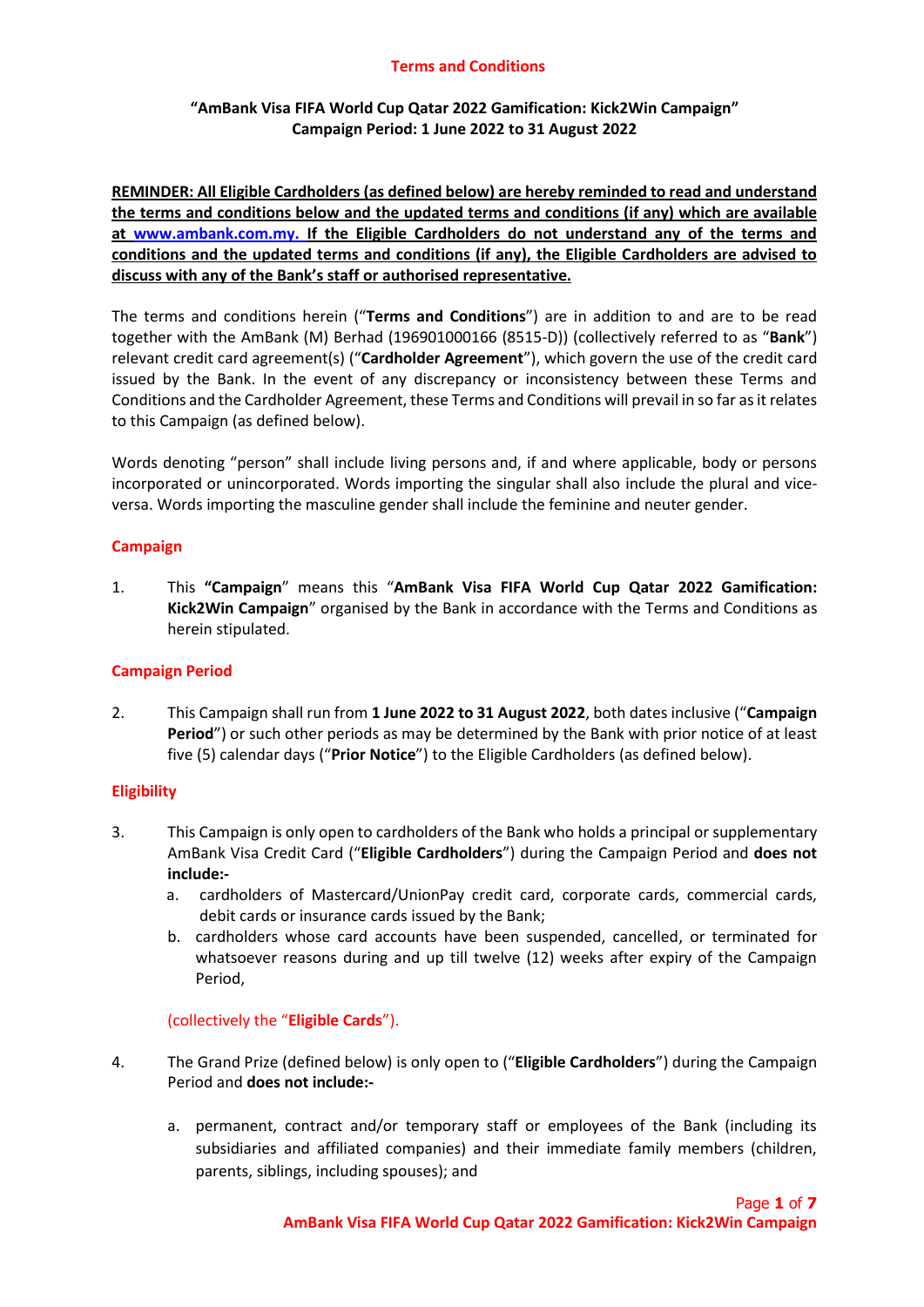## **"AmBank Visa FIFA World Cup Qatar 2022 Gamification: Kick2Win Campaign" Campaign Period: 1 June 2022 to 31 August 2022**

- b. Representative and/or agents involved in this Campaign (including but not limited to the advertising and promotion agents).
- 5. For the avoidance of doubt, this Campaign does not require any registration for participation.

## **Eligible Transactions**

- 6. Subject to the terms and conditions herein, all Eligible Cardholders who use their Eligible Cards to perform successful retail transaction(s) with a **minimum spend of Ringgit Malaysia One Hundred (RM100)** in a single transaction or receipt as recorded in the Bank's system ("**Eligible Transaction**"), will be eligible to stand a chance to win up to Ringgit Malaysia One Thousand (RM1,000) Cashback each time the Eligible Cardholder plays the game "Kick2Win" ("**Cashback Prize**") throughout the Campaign Period. Eligible Cardholders who do not win any of the available Cashback Prize throughout the Campaign Period will be in the running to win an allexpenses paid trip for two (2) to watch a quarter-final or semi-final 2022 FIFA World Cup match in Qatar ("**Grand Prize**").
- 7. All Eligible Transactions paid in Ringgit Malaysia (MYR) will be eligible for the Cashback Prize. For the avoidance of doubt, all Eligible Transactions paid in foreign currency will be converted from the currency in which the transaction was processed by Visa at such exchange rate as determined by Visa before the Eligible Card is debited in Ringgit Malaysia. The exchange rate may differ from the published daily rate due to the market fluctuation.
- 8. All Eligible Transactions provided in Clause 6 must be for personal consumption only and not for business purposes.

For the avoidance of doubt, Eligible Transactions **exclude** the following transactions:-

- (a) retail transactions performed that are defined as recurring transactions by the merchant or their acquiring bank, for example, payment for monthly insurance premium with credit card or eWallet service providers such as Touch 'N Go / GrabPay / ShopeePay;
- (b) quasi cash transactions for betting and/or gaming;
- (c) on-going monthly instalments under the existing AmFlexi-Pay Program/Easy Payment Plan;
- (d) corporate bill payments or corporate GIRO transactions;
- (e) cash advance / deposit / withdrawal transactions;
- (f) any fees or charges imposed by the Bank;
- (g) trade finance transactions;
- (h) transactions which are under any special corporate arrangements where rebates are applicable;
- (i) retail spend transactions which are not defined in Clause 6 above; and
- (j) retail spend transactions which are subsequently cancelled, disputed, refunded, or unauthorized, suspicious or fraudulent in any nature/subsequently discovered to be unauthorized, suspicious or fraudulent in any nature;
- (k) transactions at petrol station merchants including fuel/petrol and in-store purchases.
- 9. All Eligible Transactions made during the Campaign Period must be based on the Malaysian time as captured by the Bank's system and posted to the Eligible Cardholder's Eligible Card account during Campaign Period. The Bank is not responsible for any failure and/or delay in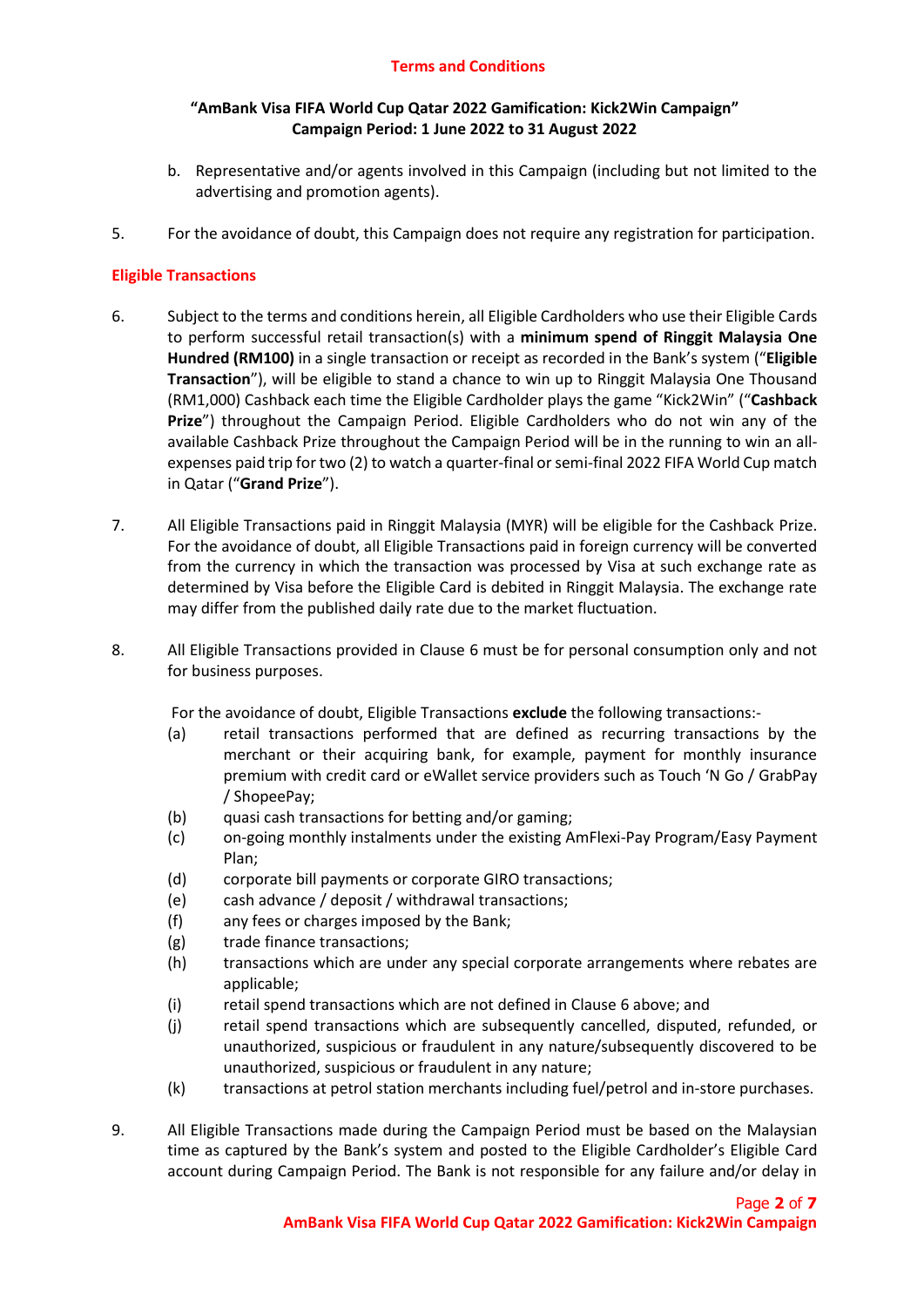## **"AmBank Visa FIFA World Cup Qatar 2022 Gamification: Kick2Win Campaign" Campaign Period: 1 June 2022 to 31 August 2022**

the transmission of evidence of sales transactions due to reasons not within the Bank's control such as the failure, delay, action, or omission on the part of Visa.

#### **Game**

- 10. Once an Eligible Cardholder fulfils the criteria as stated in Clause 6, a SMS with a unique link generated by an automated computerized system will be sent to the Eligible Cardholders' mobile number registered with the Bank.
- 11. Eligible Cardholders are required to click on the link to play the "Kick2Win" Game ("**Game**") which will then confirm if the Eligible Transaction performed is entitled for the Cashback Prize or Grand Prize. To play the Game, internet connectivity on the Eligible Cardholder's mobile device is required. Eligible Cardholders are required to tap on 'KICK' in the Game to stand a chance to win the Cashback Prize or Grand Prize. The value/winner of the Cashback Prize is randomized for every Game. Eligible Cardholders are not guaranteed to win Cashback Prize for every Game played.
- 12. Each Eligible Cardholder will only receive one (1) link in one (1) SMS for every Eligible Transaction made. Each link must be clicked and played, and the link will only be valid for an additional of five (5) Calendar days from the end of the Campaign Period. The link will no longer be accessible thereafter. If a link is accessed more than once or if the Game from a link is played more than once, only the results of the first Game played will be recorded by the Bank.
- 13. Only mobile numbers registered in Malaysia will receive the SMS to play the Game. Eligible Cardholder with non-Malaysian registered mobile numbers will not receive the SMS to play the Game and thus will not be eligible to participate and win the Cashback Prize/Grand Prize.
- 14. The speed and reliability of service of the Eligible Cardholder's internet and/or mobile connection are dependent solely on his/her respective internet and/or mobile service providers. The Bank is not responsible or liable in any manner whatsoever for any delay or failure in the transmission or receipt of any SMS or any interruption before, during or after the Game which in any way would cause the Eligible Cardholder to lose his/her chance to play the Game. Eligible Cardholders shall solely be responsible for all fees and charges imposed by their respective service providers.
- 15. The Bank is not responsible for any failure or delay in the transmission of the SMS by any party including but not limited to acquiring merchants, merchant establishments, or any telecommunication provider.

#### **Campaign Prize**

16. The total pool for Cashback Prize available throughout the Campaign Period is as follows:

| <b>Campaign Month</b> | Period                     | <b>Monthly</b><br><b>Cashback Prize</b><br><b>Description</b> | <b>Total</b><br><b>Available</b><br>Quantity |
|-----------------------|----------------------------|---------------------------------------------------------------|----------------------------------------------|
| Campaign Month 1      | 1 June 2022 - 30 June 2022 | RM <sub>5</sub>                                               | 16,100                                       |
|                       |                            | <b>RM10</b>                                                   | 1,000                                        |
|                       |                            | <b>RM30</b>                                                   | 200                                          |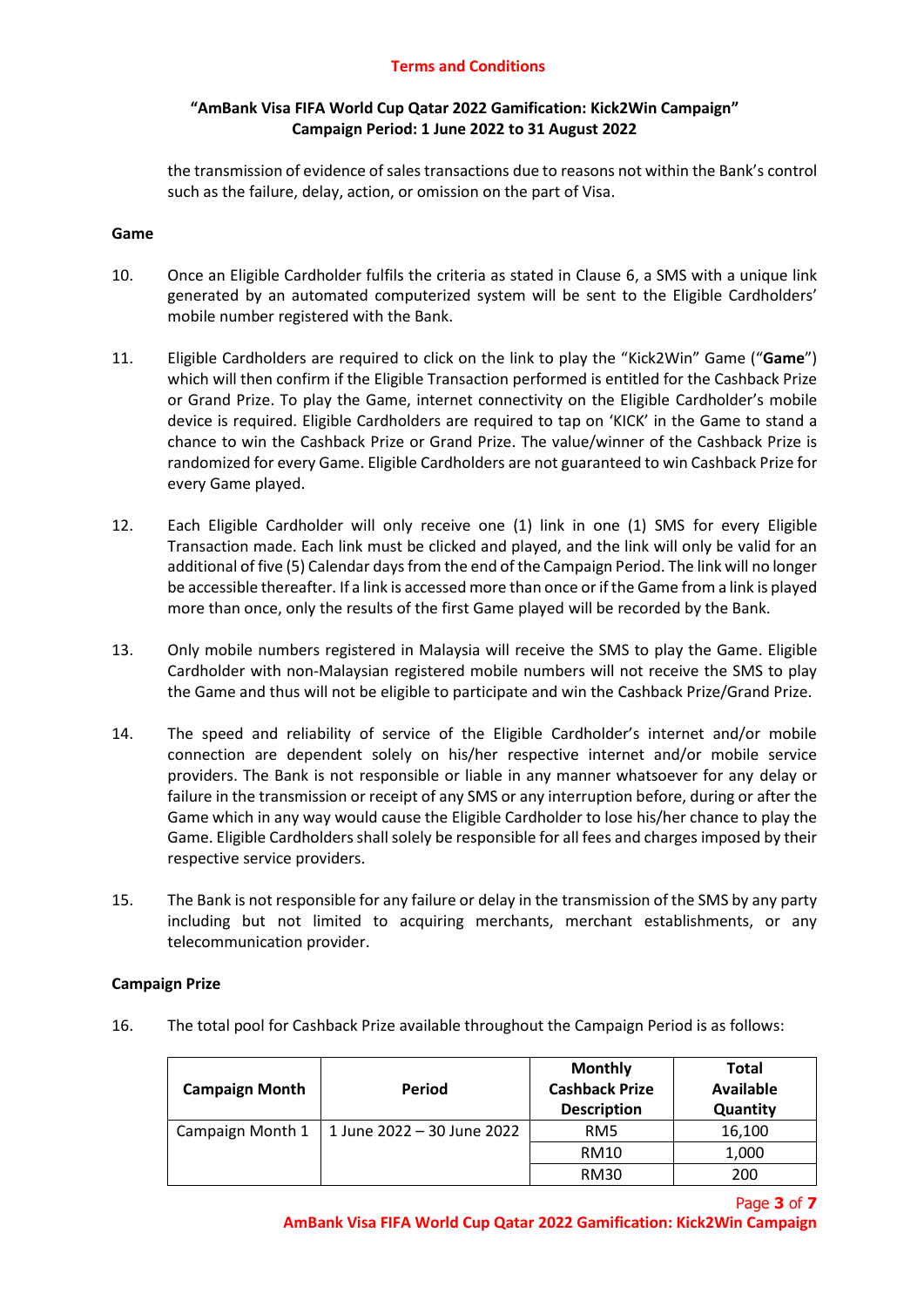|                  |                            | <b>RM50</b>     | 50     |
|------------------|----------------------------|-----------------|--------|
|                  |                            | RM1,000         | 1      |
| Campaign Month 2 | 1 July 2022 - 31 July 2022 | RM <sub>5</sub> | 16,100 |
|                  |                            | <b>RM10</b>     | 1,000  |
|                  |                            | <b>RM30</b>     | 200    |
|                  |                            | <b>RM50</b>     | 50     |
|                  |                            | RM1,000         | 1      |
| Campaign Month 3 | 1 August 2022 - 31 August  | RM <sub>5</sub> | 16,100 |
|                  | 2022                       | <b>RM10</b>     | 1,000  |
|                  |                            | <b>RM30</b>     | 200    |
|                  |                            | <b>RM50</b>     | 50     |
|                  |                            | RM1,000         | 1      |

## **"AmBank Visa FIFA World Cup Qatar 2022 Gamification: Kick2Win Campaign" Campaign Period: 1 June 2022 to 31 August 2022**

17. The Grand Prize available throughout the Campaign Period is as follows:

| All-expenses paid trip for two (2) to watch the 2022 FIFA World Cup   |                                                                    | <b>Throughout</b>      |
|-----------------------------------------------------------------------|--------------------------------------------------------------------|------------------------|
| in Qatar                                                              |                                                                    | <b>Campaign Period</b> |
| 5 Days 4 Nights trip for two (2) to watch a 2022 FIFA World Cup match |                                                                    |                        |
| in Qatar, which includes:                                             |                                                                    |                        |
| i.                                                                    | 4 nights' hotel accommodation (5-star) – Mondrian Doha             |                        |
| ii.                                                                   | Return flight tickets for two (2) originating from KLIA airport in |                        |
|                                                                       | Malaysia to Qatar                                                  |                        |
| iii.                                                                  | Airport transfers in Doha                                          |                        |
| iv.                                                                   | Daily breakfast                                                    |                        |
| v.                                                                    | Two (2) tickets to a FIFA World Cup Qatar 2022 match (1x           |                        |
|                                                                       | quarter-final match or 1x semi-final match) with pre-match         |                        |
|                                                                       | hospitality                                                        | Two (2) units          |
| vi.                                                                   | Transportation to/from FIFA World Cup matches<br>and               |                        |
|                                                                       | scheduled activities                                               |                        |
| vii.                                                                  | On-ground group activities                                         |                        |
| viii.                                                                 | Visa prepaid product - \$400 USD value per package (\$50 USD       |                        |
|                                                                       | per night per person)                                              |                        |
| ix.                                                                   | Guest amenity/gift - \$400 USD value per package                   |                        |
| X.                                                                    | Visa Everywhere Lounge access                                      |                        |
| xi.                                                                   | Visa Concierge located at the hotel                                |                        |
| xii.                                                                  | Visa Event, Medical and Security support staff                     |                        |
|                                                                       |                                                                    |                        |

18. Only two (2) Participants will be shortlisted ("**Shortlisted Grand Prize Winners**") and the shortlisting will be done via automated system. Shortlisted Grand Prize Winners shall be contacted for a question and answer (Q&A) session via SMS at their mobile number maintained in the Bank's system, between 8.45am until 5.45pm from Mondays to Thursdays and between 8.45am until 4.45pm on Fridays (except public holidays), within eight (8) weeks from the end of Campaign Period and he/she shall be required to answer a question correctly via SMS reply within the deadline of two (2) calendar days from the date the SMS was sent by the Bank ("**SMS Q&A**") to be confirmed as the winners of the Grand Prize ("**Grand Prize Winner**").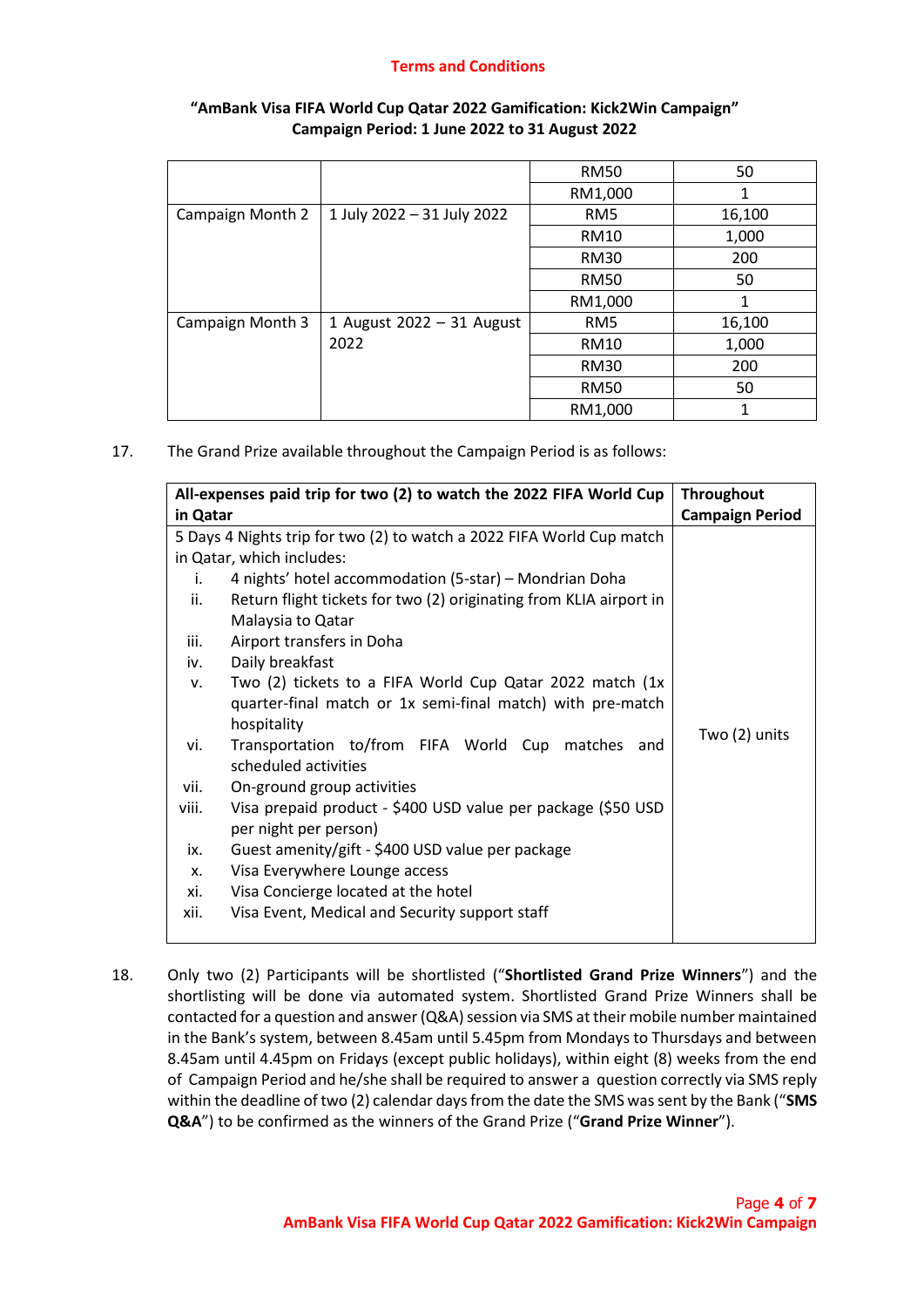## **"AmBank Visa FIFA World Cup Qatar 2022 Gamification: Kick2Win Campaign" Campaign Period: 1 June 2022 to 31 August 2022**

- 19. If the Shortlisted Grand Prize Winner fails to answer the SMS Q&A correctly or does not reply within the deadline, then the said Shortlisted Grand Prize Winner shall be disqualified and not be eligible to win the Grand Prize. The next eligible Participant shall be contacted until there are two (2) confirmed Grand Prize Winners for the Campaign Period.
- 20. For avoidance of doubt, all Eligible Cardholders shall bear the standard telecommunication charges imposed by their respective telecommunication service providers for each SMS reply. In the event there are multiple SMS replies by an Eligible Cardholder, only the earliest SMS reply received by the Bank based on the date and time as recorded by the Bank's system shall be accepted. If the Shortlisted Grand Prize Winner's mobile number is not registered with either Celcom, DiGi, Maxis, U Mobile or XOX (which permit SMS replies), the Bank will contact the Participant via telephone instead.
- 21. The Bank shall notify all Grand Prize Winners via SMS/telephone/electronic mailer/mailer based on their contact details maintained in the Bank's system. Notwithstanding the foregoing, the Bank reserves the right to use any other medium or method, including the Bank's website at [www.ambank.com.my](http://www.ambank.com.my/) as it deems fit for the purpose of announcing the Grand Prize Winners.
- 22. Grand Prize Winners shall be required to attend the prize presentation ceremony and/or other publicity programmes at their own costs and expenses as and when required as notified by the Bank via telephone call and/or electronic mailer with regards to the date, time and venue of the prize presentation ceremony and/or other publicity programmes. Any photos taken during these programmes shall be deemed as the Bank's property and the Bank has the right to use any of the photos for all promotional / advertising / announcement purpose. The Bank shall make three (3) attempts to contact the Grand Prize Winners. If the Grand Prize Winner cannot be contacted after these attempts, the Bank shall make no further attempts or if the Grand Prize Winner is successfully contacted but fails to attend the ceremony and/or programmes without any valid reason(s), the Bank reserves the right to forfeit the said Grand Prize Winner's trip and to select a new Grand Prize Winner.
- 23. In the event the Bank is unable to provide or the Grand Prize Winner chooses to forego the Grand Prize won due to health reasons or Covid-19 concerns, the Bank reserves the right to substitute the Grand Prize with an alternative Cash prize of a similar value with prior notice of at least five (5) calendar days on the Bank's website at [www.ambank.com.my.](http://www.ambank.com.my/)
- 24. The Grand Prize offered in this Campaign cannot be construed as any endorsement or recommendation of the trip by the Bank. Visa is the main sponsor of the Grand Prize and for any dispute in relation to the Grand Prize, the Grand Prize Winner shall communicate with Visa without any recourse to the Bank. The Bank shall not be held liable for any losses or damages sustained by the Grand Prize Winner during or after the Qatar trip and shall not entertain any complaints whatsoever in relation to the Grand Prize.
- 25. Upon receipt of the Grand Prize, the Grand Prize Winner(s) agree not to hold the Bank liable for any action, claim, damage, expense, judgment, liability or proceeding suffered in relation with their participation in the Campaign or from winning the Grand Prize.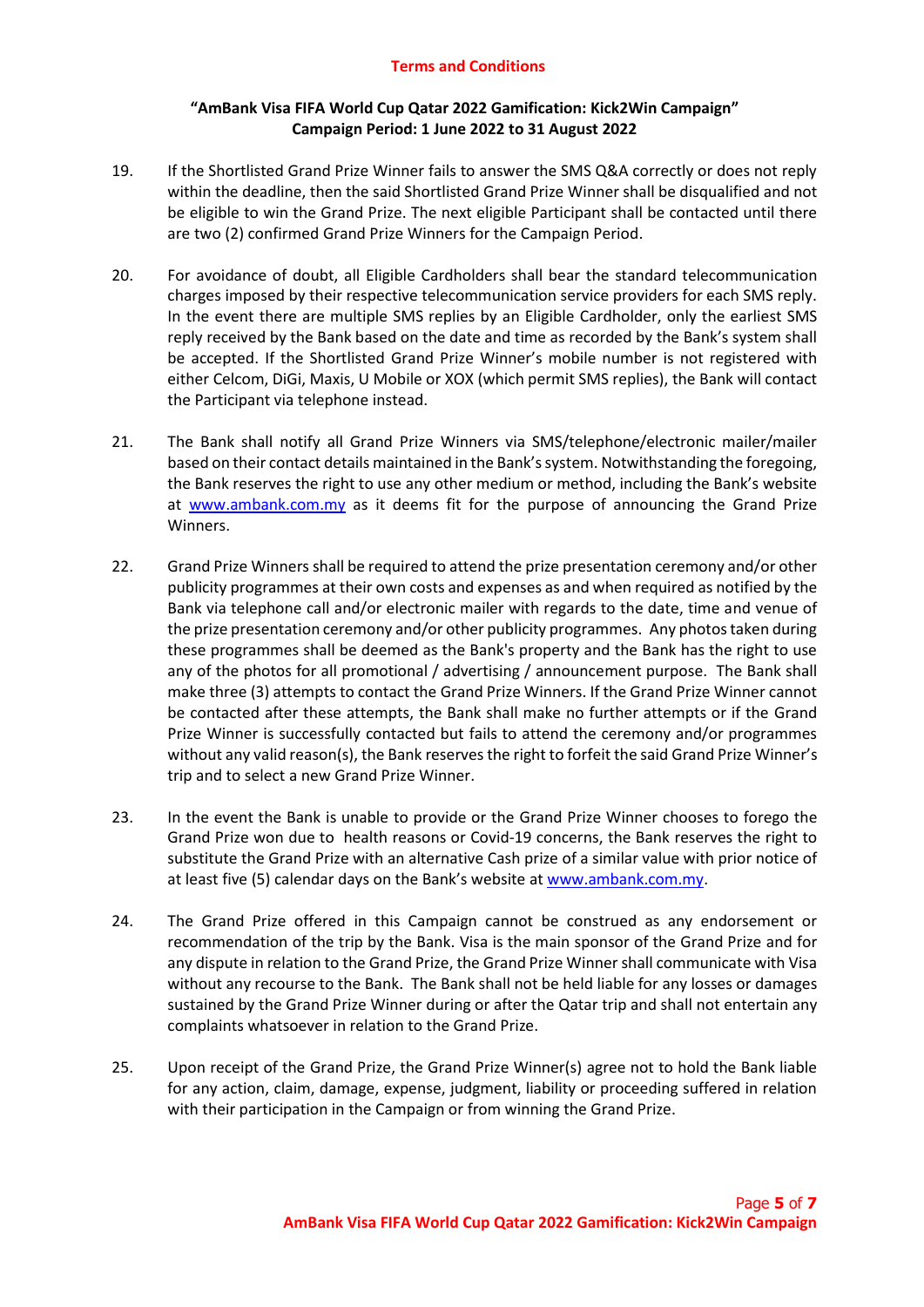## **"AmBank Visa FIFA World Cup Qatar 2022 Gamification: Kick2Win Campaign" Campaign Period: 1 June 2022 to 31 August 2022**

- 26. The Cashback Prize will be credited into the respective Eligible Cardholder's Eligible Card account within six (6) weeks from the end of each Campaign Month and the Cashback Prize will be reflected in his/her credit card statement.
- 27. Notwithstanding the foregoing, the Bank reserves the right to utilize any other medium or method, including the Bank's website a[t www.ambank.com.my](http://www.ambank.com.my/) for the purpose of announcing the Eligible Cardholders' entitlement for the Cashback Prize/Grand Prize.

# **Disqualification**

- 28. The Bank reserves the right to disqualify the participation of any Eligible Cardholder for the purpose of this Campaign in the event:
	- (a) the Eligible Cardholder's Eligible Card account is in default of any facilities granted at any time during the Campaign Period; or
	- (b) the Eligible Cardholder's Eligible Card account is closed within twelve (12) weeks from the end of the Campaign Period; or
	- (c) the Eligible Cardholder's has provided untrue information or acted fraudulently in any manner during the Campaign Period; or
	- (d) The Eligible Cardholder has breached any of the terms and conditions stipulated herein.

#### **General**

- 29. The Bank would not be liable to any Eligible Cardholder for any damage or losses suffered, including loss of goodwill, income or profits or consequential, direct or indirect, exemplary, incidental, punitive or special damages, arising from the Eligible Cardholder's participation in this Campaign, or the Bank exercising its rights pursuant to any of the terms and conditions herein except where such actions, claims, direct losses, damages and expenses are directly attributable to the Bank's gross negligence, wilful default or fraud.
- 30. The Bank shall have the right to vary, amend, delete or add to any of the terms and conditions set out herein, in whole or in any part from time to time including varying the Campaign Period with Prior Notice.
- 31. The Bank shall, at any time, have the right to cancel, terminate or suspend this Campaign with Prior Notice. Any notice to be given by the Bank shall be posted in the Bank's official website a[t www.ambank.com.my](http://www.ambank.com.my/) or its branches, and any such notice shall be deemed given when so posted at its official website or its branches, whichever is earlier.
- 32. The Bank's decision on all matters relating to this Campaign shall be final and binding and no correspondence or appeal will be entertained.
- 33. To the extent permitted by law, the Bank shall not be liable to the Eligible Cardholders when any Force Majeure event occurs. "*Force Majeure*" refers to any unforeseen events and/or circumstances which are not within the reasonable control of the Bank, which the Bank is unable to prevent, avoid or remove such as fire, earthquake, flood, epidemic, pandemic, accident, explosion, casualty, lockout, riot, civil disturbance, act of public enemy, natural catastrophe, embargo, war or act of God.